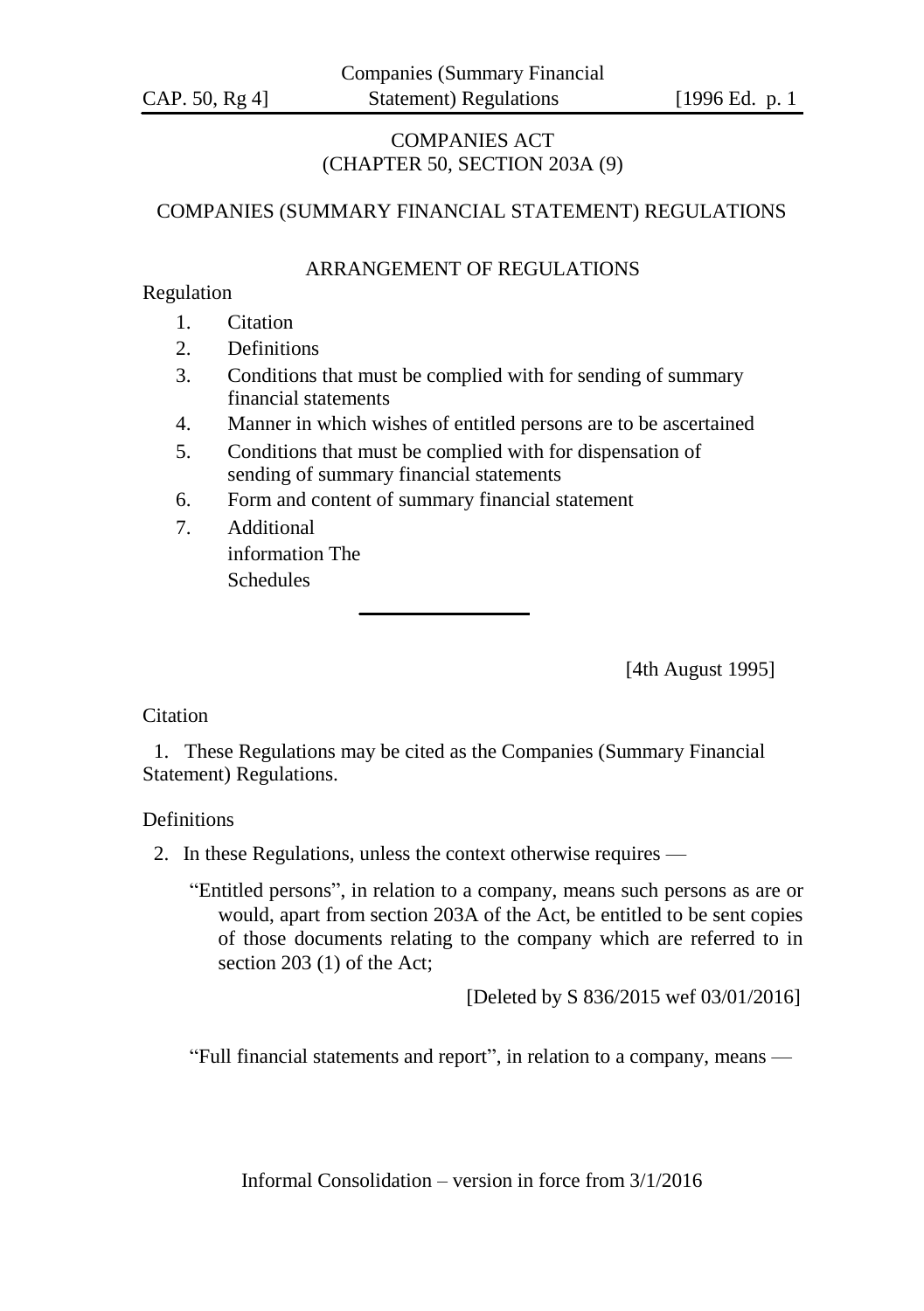- (a) If the company is not a parent company, the company's annual financial statements (including every document required by law to be attached to them) which are duly audited and which (or which but for section 201C of the Act) are to be laid before the company in general meeting, and the auditor's report on the financial statements; or
- (b) If the company is a parent company, the company's consolidated financial statements and balance-sheet (including every document required by law to be attached to them) which are duly audited and which (or which but for section 201C of the Act) are to be laid before the company in general meeting, and the auditor's report on the consolidated financial statements and balance-sheet;

[S 836/2015 wef 03/01/2016]

"Future financial years" means the financial years following the financial year in respect of which a summary financial statement has been sent out in accordance with section 203A of the Act and these Regulations.

Conditions that must be complied with for sending of summary financial statements

3.—(1) A company may not send out under section 203A of the Act a summary financial statement to an entitled person, in place of copies of its full financial statements and report, unless the following conditions have been complied with:

- (a) The company must have ascertained, in accordance with regulation 4, that the entitled person does not wish to continue to receive copies of those documents;
- (b) The summary financial statement must have been approved by the board of directors and the original statement signed on behalf of the board by a director of the company;
- (c) The summary financial statement must state the name of the director who signed it on behalf of the board of directors;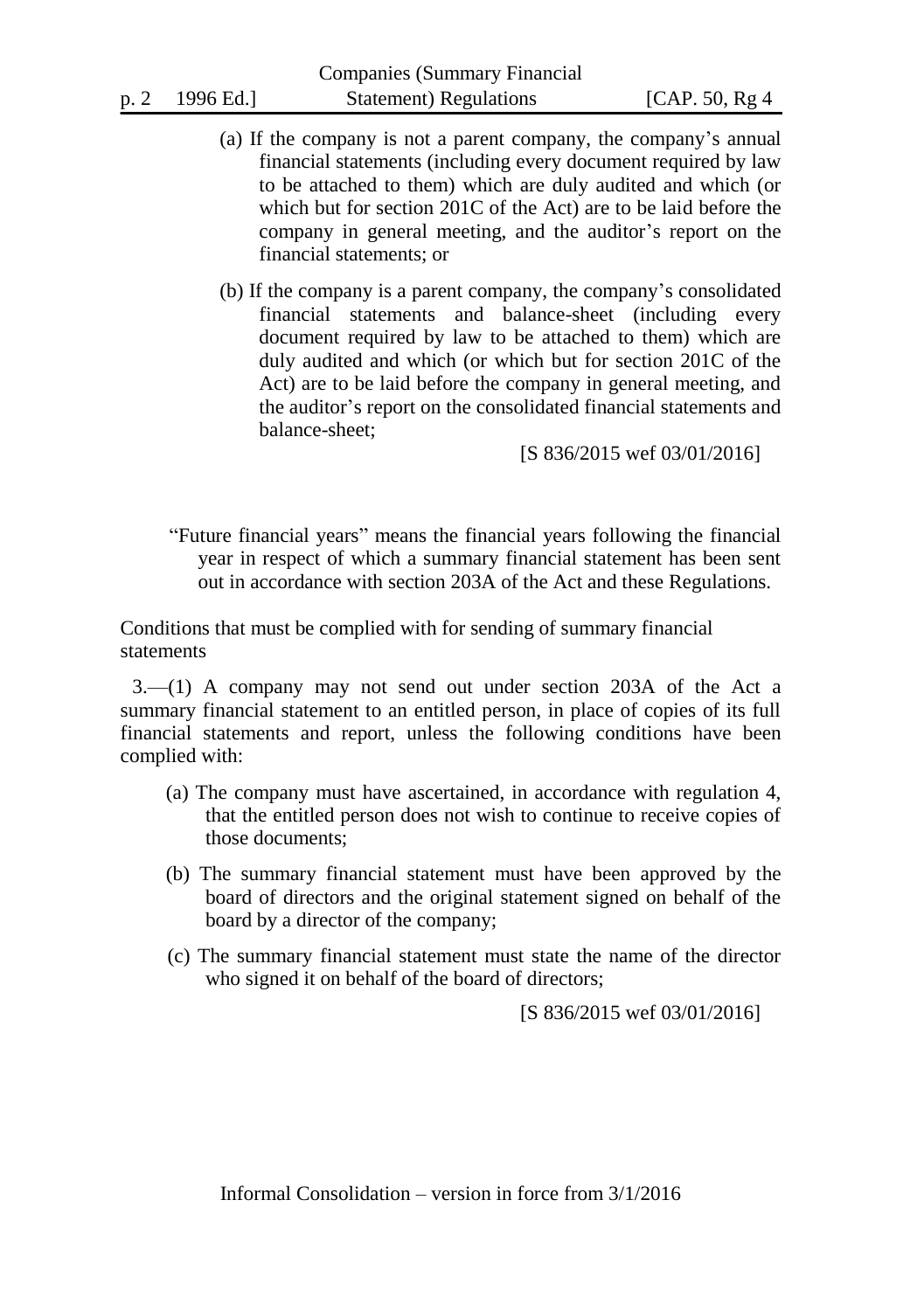(d) The summary financial statement must include the following statement in a prominent position:

"This summary financial statement does not contain sufficient information to allow for a full understanding of the financial position and performance of the company or of the group. For further information, the full annual financial statements and the auditors' report on those financial statements should be consulted.

[S 836/2015 wef 03/01/2016]

(e) The summary financial statement must contain a conspicuous statement that an entitled person has the right to demand free of charge a copy of the full financial statements and report by notifying the company and state the date by which he must so notify the company, which date shall be not later than 7 days before the first date on which copies of the full financial statements and report with respect to that financial year are sent out to entitled persons; and

[S 836/2015 wef 03/01/2016]

- (f) The company shall, with respect to every financial year following the financial year with respect to which the entitled person was consulted as to his wishes in accordance with regulation 4 (3), give to the entitled person the opportunity to notify the company of a change in his wishes by sending to the entitled person a summary financial statement or full financial statements and report, as the case may be, accompanied by a printed card or form in respect of which any postage necessary for its return to the company has been, or will be, paid by the company and which is so worded as to enable the entitled person, by marking a box and returning the card or form, to notify the company of any of the following matters:
	- (i) That he wishes to receive the full financial statements and report for the current financial year as well as for future financial years;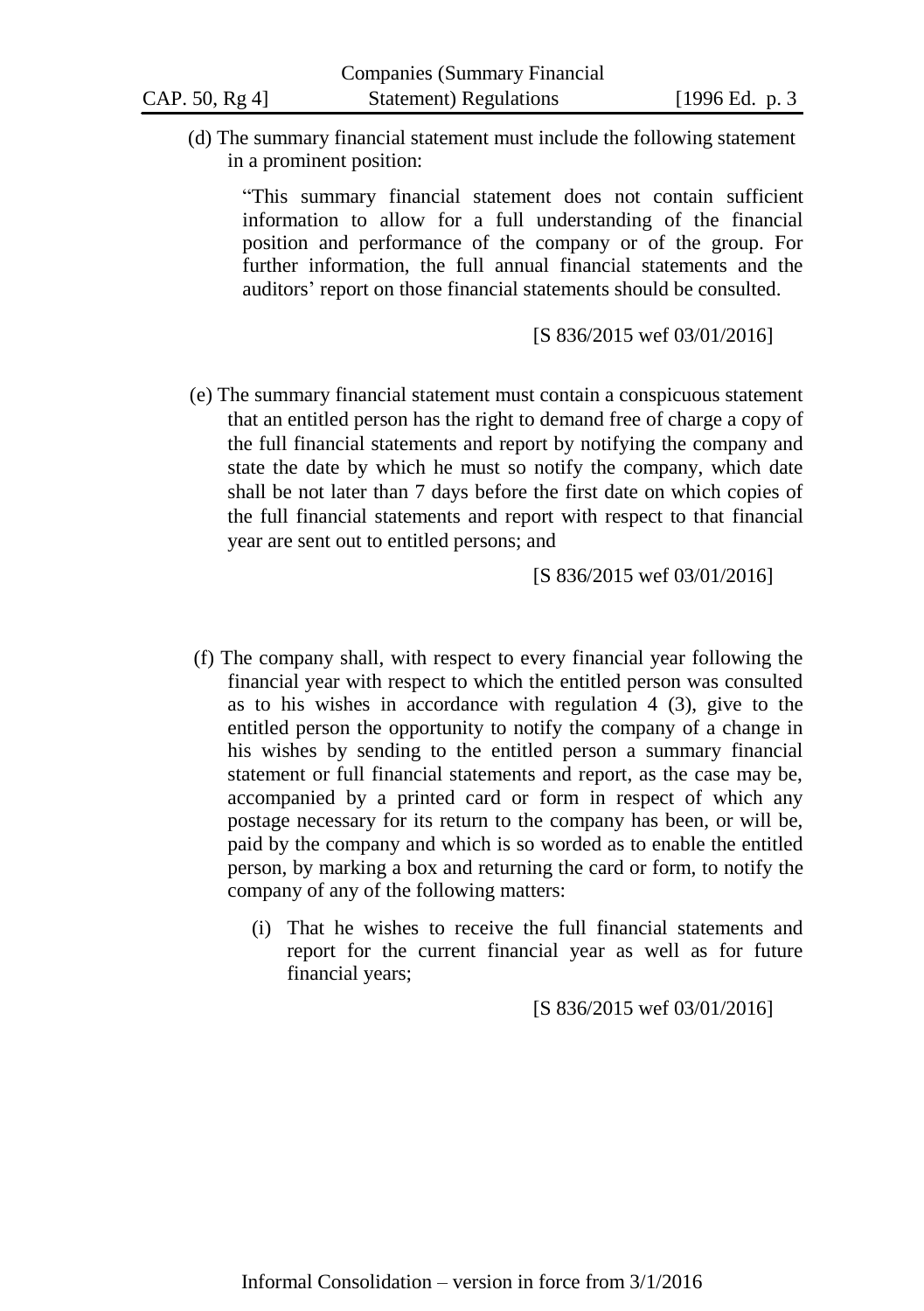- (ii) That he wishes to receive the summary financial statements for future financial years; or
- (iii) That he does not wish to receive the summary financial statements or the full financial statements and report for future financial years,

[S 836/2015 wef 03/01/2016]

And shall inform the entitled person that his failure to respond will be taken to indicate that there has been no change in his wishes.

[S 836/2015 wef 03/01/2016]

(2) An entitled person who notifies the company under paragraph (1) (f) (ii) or (iii) shall not be precluded from requesting for the full financial statements and report of the company or the summary financial statements, as the case may be, in any future year.

[S 836/2015 wef 03/01/2016]

Manner in which wishes of entitled persons are to be ascertained

4.—(1) For the purposes of section 203A (4) of the Act, whether or not an entitled person wishes to receive copies of the full financial statements and report for a financial year as well as for future financial years is to be ascertained —

(a) From any relevant notification he has given to the company as to whether he wishes to receive copies of the full financial statements and report or as to whether he wishes, instead of copies of those documents, to receive the summary financial statements under section 203A (1) of the Act;

[S 836/2015 wef 03/01/2016]

(b) From any notification he has given to the company with respect to future financial years as to whether he wishes to receive copies of the full financial statements and report for those future financial years; or

[S 836/2015 wef 03/01/2016]

(c) Failing any such express notification, from any failure to respond to an opportunity given to the entitled person to elect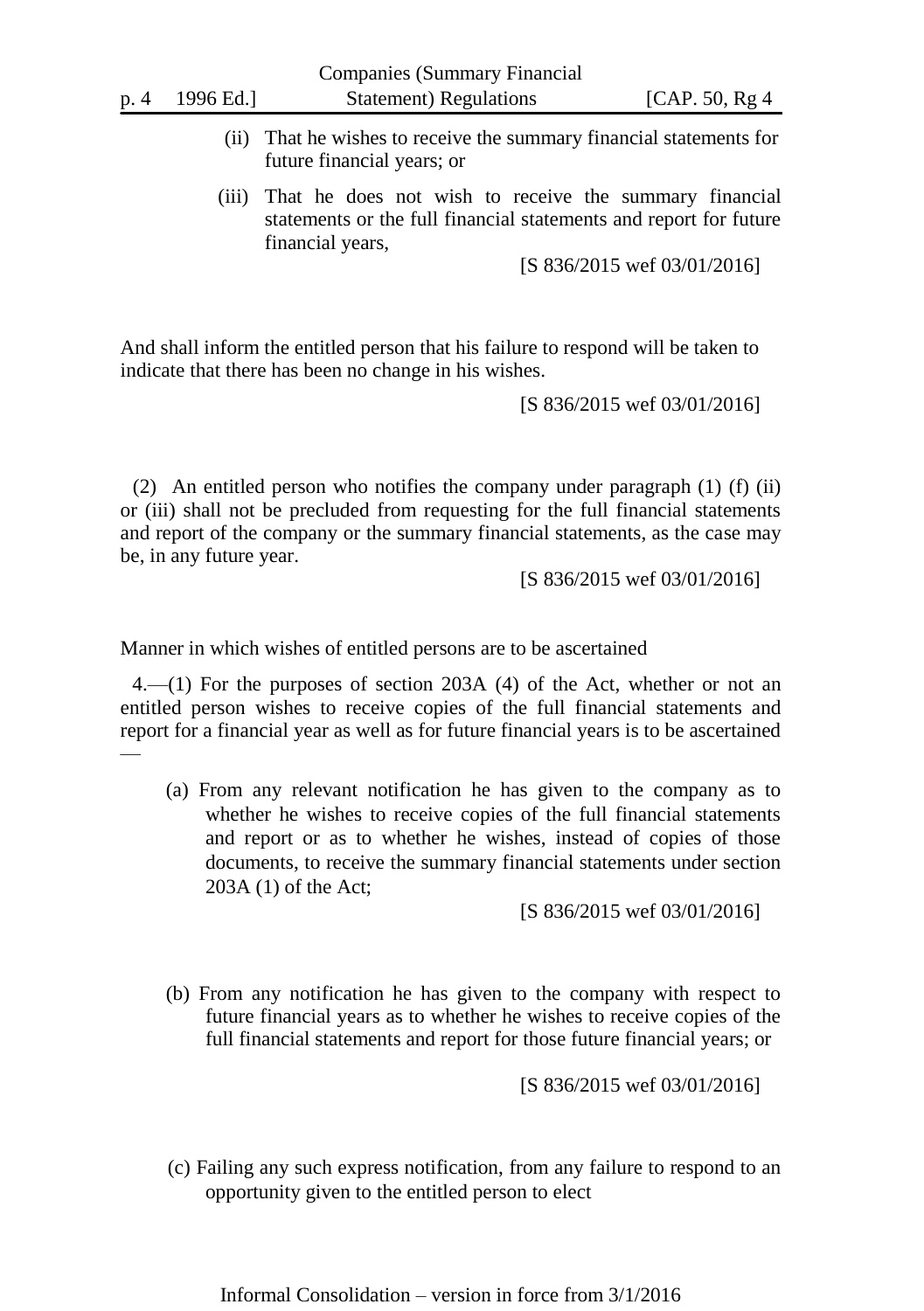To receive copies of the full financial statements and report as part of a relevant consultation of his wishes by the company.

[S 836/2015 wef 03/01/2016]

(2) For the purposes of paragraph (1) (a), a notification is a relevant notification with respect to a financial year if it relates to that year and if it is received by the company not later than 7 days before the first date on which copies of the full financial statements and report are sent out to entitled persons in compliance with section 203 (1) of the Act with respect to that financial year.

[S 836/2015 wef 03/01/2016]

(3) For the purposes of paragraph (1), a relevant consultation of the wishes of an entitled person is a notice given to the entitled person which —

(a) States that for that financial year and all future financial years, so long as he is an entitled person, he will be sent a summary financial statement instead of the full financial statements and report of the company, unless he notifies the company that he wishes to continue to receive those documents;

[S 836/2015 wef 03/01/2016]

(b) Contains a statement in a prominent position that a failure to respond to the notice has important consequences, and that by failing to respond he would be taken to have indicated that he does not wish to receive copies of the full financial statements and report of the company for that financial year and for all future financial years;

[S 836/2015 wef 03/01/2016]

(c) Accompanies a copy of a summary financial statement, prepared in accordance with section 203A of the Act and these Regulations, with respect to the financial year covered by those full financial statements and report and which is identified in the notice as an example of the document which the entitled person will receive for the future, so long as he is an entitled person, unless he notifies the company to the contrary; and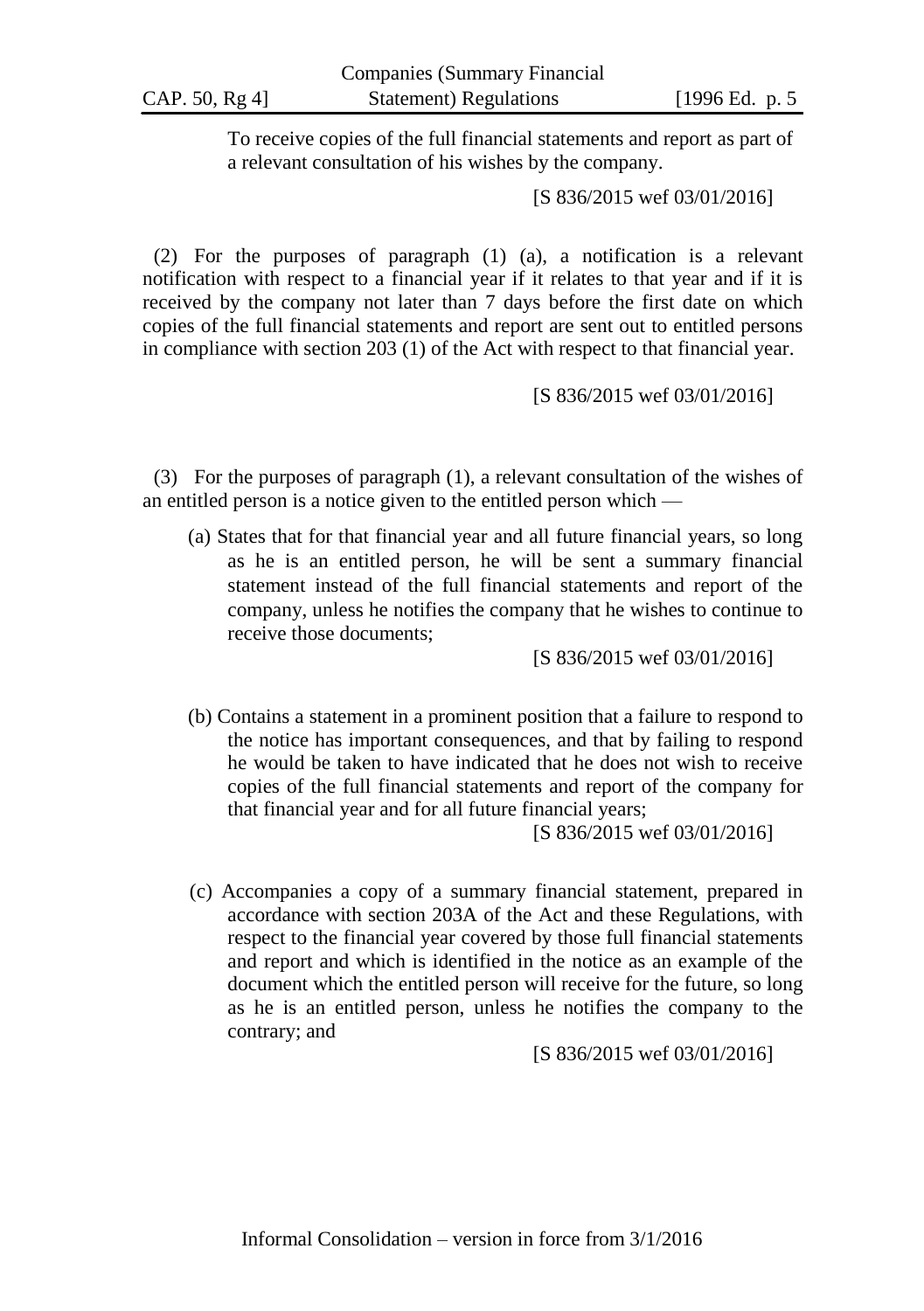- (d) Is accompanied by a printed card or form in respect of which any postage necessary for its return to the company has been, or will be, paid by the company and which is so worded as to enable an entitled person, by marking a box and returning the card or form, to notify the company of any of the following matters:
	- (i) That he wishes to receive the full financial statements and report for the financial year covered by the summary financial statement as well as for future financial years; or

[S 836/2015 wef 03/01/2016]

(ii) That he does not wish to receive the summary financial statements or the full financial statements and report for future financial years.

[S 836/2015 wef 03/01/2016]

Conditions that must be complied with for dispensation of sending of summary financial statements

5.—(1) In relation to regulations  $3(1)$  (f) (iii) and 4 (3) (d) (ii), a company may not dispense with the sending of a summary financial statement to an entitled person unless the following conditions have been complied with:

- (a) The company must have sent a notice under regulation 4 (3) to the entitled person which was accompanied by a printed card or form in respect of which any postage necessary for its return to the company had been paid by the company and which was worded so as to enable the entitled person, by marking a box and returning the card or form, to notify the company that he does not wish to receive the summary financial statements for future financial years in accordance with regulation  $4(3)(d)(ii)$ ; and
- (b) The entitled person must have notified the company in writing that he does not wish to receive the summary financial statements for future financial years.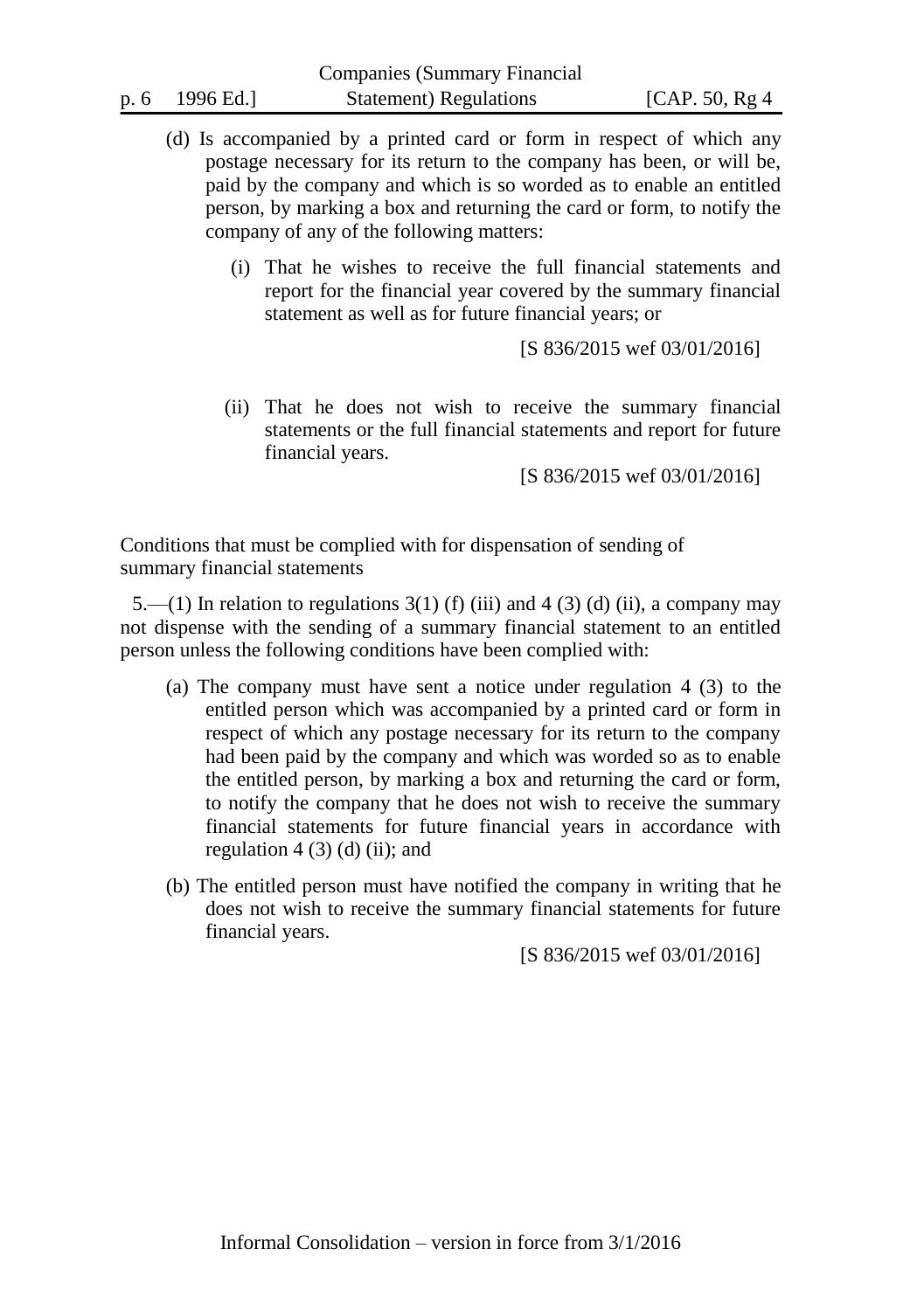|                | Companies (Summary Financial |                 |
|----------------|------------------------------|-----------------|
| CAP. 50, Rg 4] | Statement) Regulations       | [1996 Ed. p. 7] |

 $\mathbf{C}$  companies ( $\mathbf{C}$  and  $\mathbf{C}$  and  $\mathbf{C}$   $\mathbf{C}$  and  $\mathbf{C}$  and  $\mathbf{C}$ 

(2) The receipt by the company of a notification given by an entitled person that he does not wish to receive the summary financial statements for future financial years shall be deemed to be conclusive evidence of a request in writing by the entitled person for the purposes of paragraph (1) (b) and shall remain effective until expressly revoked by him, in writing or otherwise.

(3) The company shall, with respect to all future financial years, continue to give an entitled person who has notified it that he does not wish to receive the summary financial statements for future financial years, the opportunity to elect to receive free of charge the summary financial statements or copies of the full financial statements and report with respect to those future financial years.

[S 836/2015 wef 03/01/2016]

Form and content of summary financial statement

6. The summary financial statement shall be in the form and contain the documents and information required by the First Schedule.

Additional information

7. The company shall attach to the summary financial statement the documents and information required by the Second Schedule.

### FIRST SCHEDULE

#### Regulation 6

# FORM AND CONTENT OF SUMMARY FINANCIAL STATEMENT

- A. Profit and loss account and, in the case of a company the directors of which are required to prepare consolidated accounts under the Act for the financial year, consolidated profit and loss account — as audited and to be laid before the company at annual general meeting.
	- 1. Turnover.
	- 2. Operating profit.
	- 3. Profit before tax and extraordinary items.
	- 4. Tax.
	- 5. Profit after tax but before extraordinary items.
	- 6. Extraordinary items.

Informal Consolidation – version in force from 3/1/2016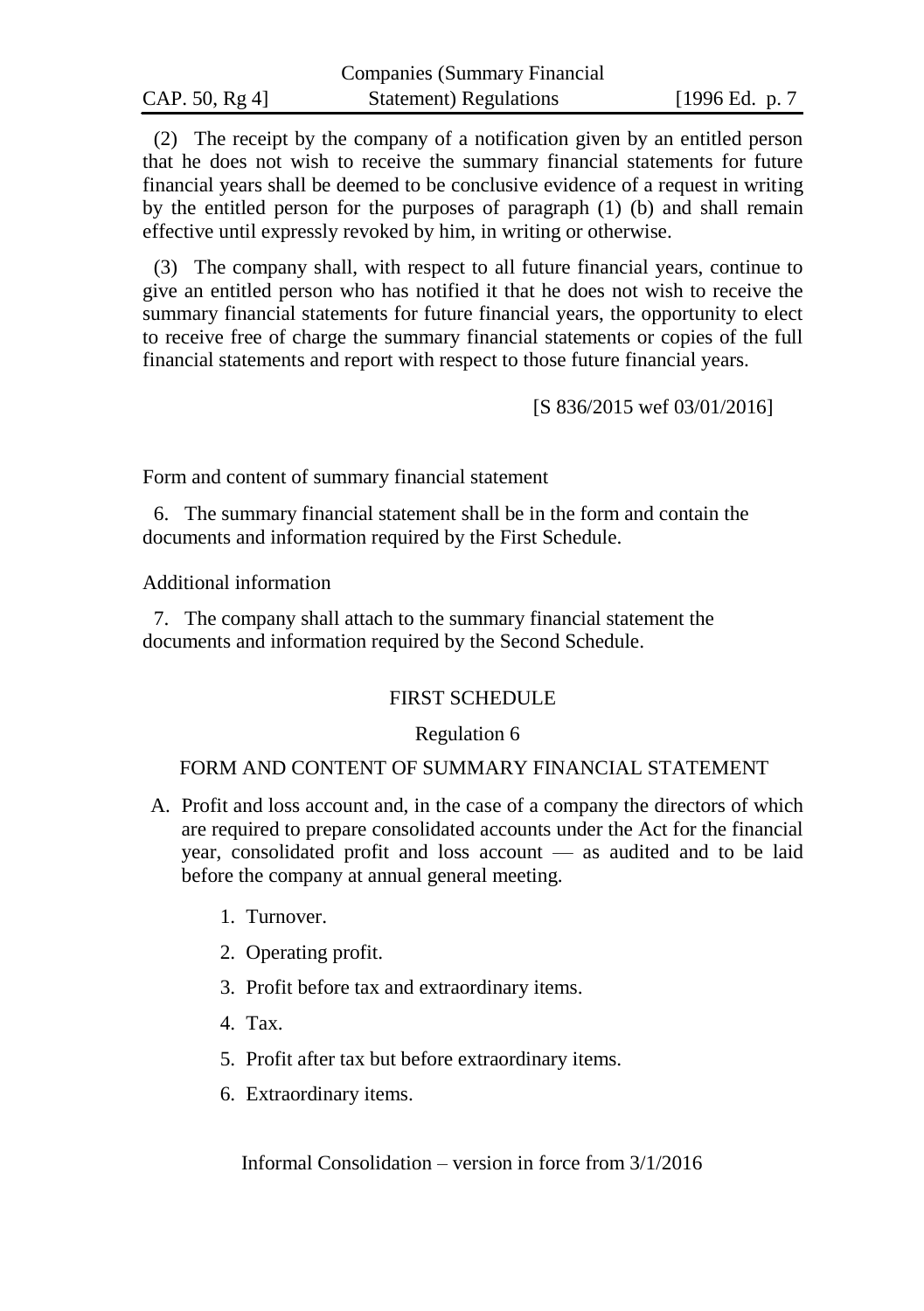## FIRST SCHEDULE — continued

- 7. Profit after tax and extraordinary items.
- 8. Minority interest.
- 9. Profit attributable to shareholders.
- 10. Dividend.
- 11. Earnings per share and dividend per share.
- B. Balance-sheet and, in the case of a company the directors of which are required to prepare consolidated accounts under the Act for the financial year, consolidated balance-sheet — as audited and to be laid before the company at annual general meeting.
	- 1. Fixed assets.
	- 2. Current assets.
	- 3. Current liabilities.
	- 4. Net current assets (liabilities).
	- 5. Non-current liabilities.
	- 6. Minority interest.
	- 7. Capital and reserves.
- C. Directors' statement.
	- 1. The names of the directors of the company at the date of the statement.
	- 2. Information relating to options granted to directors.
	- 3. Directors' interest in shares and debentures in the company.
	- 4. Arrangements to enable directors to acquire shares and debentures in the company and its principal subsidiaries.
	- 5. In the case of a listed company, names of members of the company's Audit Committee.

[S 836/2015 wef 03/01/2016]

D. Copy of the auditors' report on the full financial statements and report.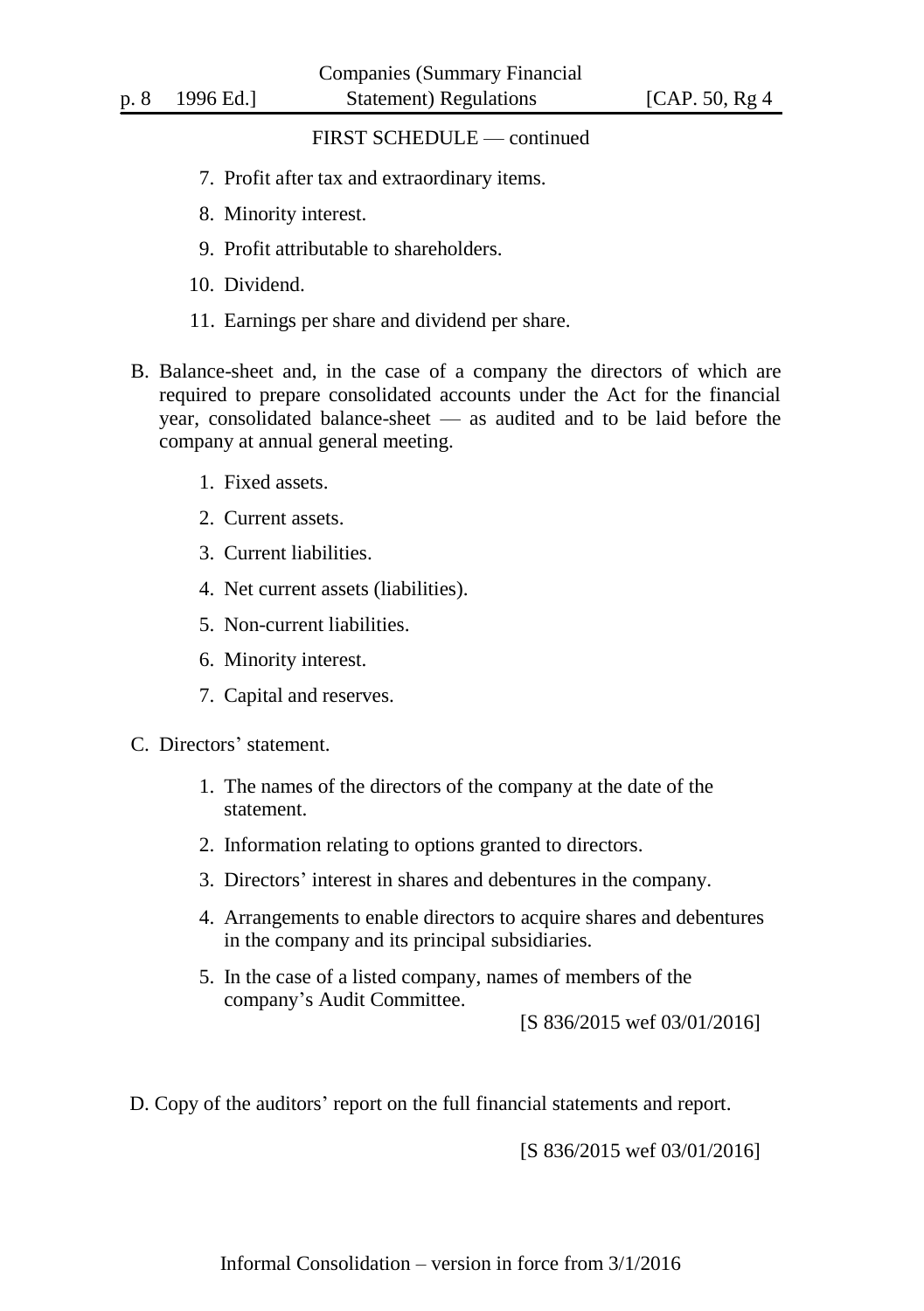## SECOND SCHEDULE

### Regulation 7

# ADDITIONAL DOCUMENTS AND INFORMATION

1. A summary of the significant related party dealings as disclosed in the notes to the full financial statements and report.

- 2. In the case of a listed company
	- (a) A statement by the chairman of the board of directors of the company setting out —
		- (i) Whether there is any material change in any of the following for the period covered by the summary financial statement:
			- (A) Group structure;
			- (B) Accounting policies;
			- (C) Asset values;
			- (D) Financial position (such as whether there has been any issue of new shares or capital reduction);
			- (E) Operating environment that affects business prospects;
		- (ii) Whether the company has made any material acquisition and disposal in the period covered by the summary financial statement; and
		- (iii) A review of the business of the company for the period covered by the summary financial statement and future developments of the company; and
	- (b) A list of shareholdings of substantial shareholders.